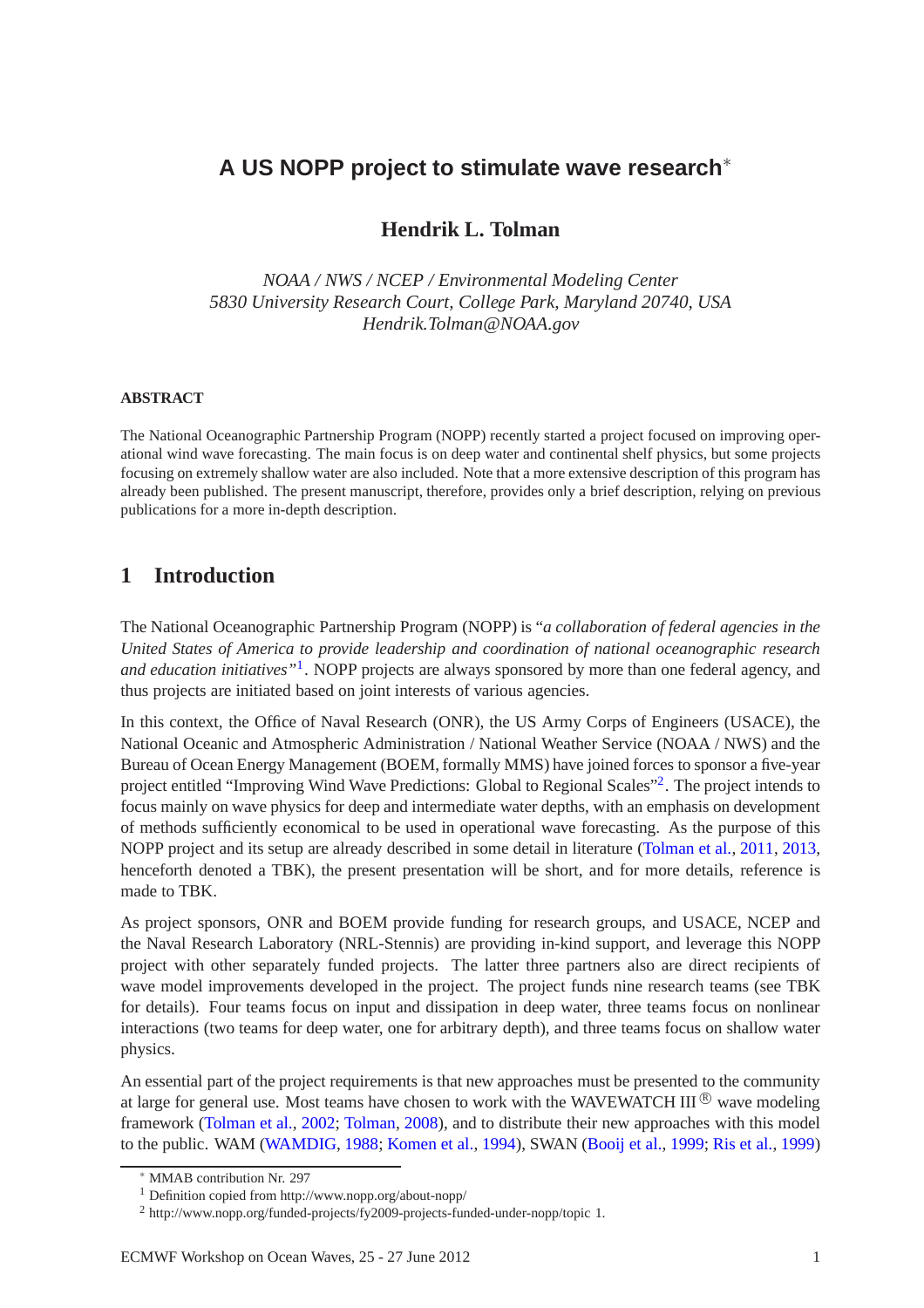TOLMAN, H. L.: A US NOPP PROJECT TO STIMULATE WAVE RESEARCH . . .

and STWAVE [\(Massey et al.](#page-4-3), [2011](#page-4-3)) are also used in the project, and can be used as distribution vehicles for new approaches.

Special attention is also given to wave model validation. This project does not fund new observations. Existing data sets are used to assess specific model behavior, such as long term validation, separate wind sea and swell behavior, and behavior in extreme conditions. Attention is also given to validation techniques, considering presentation of model errors using for instance, Taylor and target diagrams (e.g., [Taylor](#page-5-5), [2001;](#page-5-5) [Boer and Lambert](#page-4-4), [2001](#page-4-4); [Jolliff et al.](#page-4-5), [2009](#page-4-5)), validation of individual wave systems (e.g., [Hanson et al.](#page-4-6), [2009](#page-4-6)), and analysis of individual (extreme) events.

Several ancillary projects and products are associated with this project. In particular, a set of 30 year wave hindcasts based on forcing from the Climate Forecast System Reanalysis (CFSR, [Saha et al.](#page-5-6), [2010](#page-5-6)) are produced. Whereas this project is separately funded, it will be used extensively for validating old and new source term approaches. An early description of the hindcasts can be found in [Chawla et al.](#page-4-7) [\(2011](#page-4-7)). Special attention is also given to developing a community modeling, and shared model development environment for WAVEWATCH III.

Some early results and an outlook will be presented in the following sections.

### **2 Early results**

Although the project is only at its midway point, many early results have already been reported in a special session of the 12<sup>th</sup> International Workshop on Wave Hindcasting and Forecasting and 3<sup>rd</sup> Coastal Hazards Symposium<sup>[3](#page-1-0)</sup>, held at the Hilton Waikoloa Village resort in Hawai'i, in November 2011. Four specific results will be described here briefly; i) development of the collaboration environment for WAVEWATCH III, ii) model improvements in community models, iii) new operational wave model implementations at NCEP, and iv) completion of phase I of the 30 year wave hindcast.

NCEP has set up subversion server [\(Collins-Sussmann et al.](#page-4-8), [2004](#page-4-8)) to perform code management for all its operational models. On this server, the publicly distributed version of WAVEWATCH III is now also maintained. Selected co-developers of this model have been given access to the server, including most of the NOPP teams, and other collaborators like Delft University, and the Met Office. A best practices guide is in development, based on close collaboration between, and previous experiences of NCEP and NRL-Stennis. As a consequence of this focus, many improvements for WAVEWATCH III are already available to the NOPP team. These improvements include curvilinear and unstructured grid approaches within the two-way nested mosaic approach of [Tolman](#page-5-3) [\(2008\)](#page-5-3), many new output parameters, particularly focusing on model coupling, and various new source term packages and pre- and post-processing tools (see TBK for morel details). Not all NOPP development is done with or for this model, and as part of this project, partitioning approaches implemented in WAVEWATCH III are ported to the SWAN model.

This NOPP project is used at NCEP as a focal point for upgrades of its operational wave models. In this context, the physics packages of [\(Tolman and Chalikov](#page-5-7), [1996](#page-5-7)) is being replaced with a package developed by [\(Ardhuin et al.,](#page-4-9) [2010](#page-4-9)). This represents the first major physics upgrade at NCEP in more than a decade. NCEP's global wave model was upgraded in May 2012, and the Great Lakes models are tentatively scheduled for upgrades later this year. The hurricane and ensemble models are tentatively scheduled for the corresponding physics upgrade in 2013. These upgrades are focusing on removing major deficiencies from previous operational models at NCEP as briefly illustrated below.

A major deficiency of the older [Tolman and Chalikov](#page-5-7) [\(1996\)](#page-5-7) physics package for global applications has been a persistent winter time positive swell bias in the North Pacific Ocean (e.g., [Hanson et al.](#page-4-6), [2009\)](#page-4-6), and a systematic positive swell bias in the Southern Oceans. Whereas the former bias has existed

<span id="page-1-0"></span><sup>3</sup> http://www.waveworkshop.org/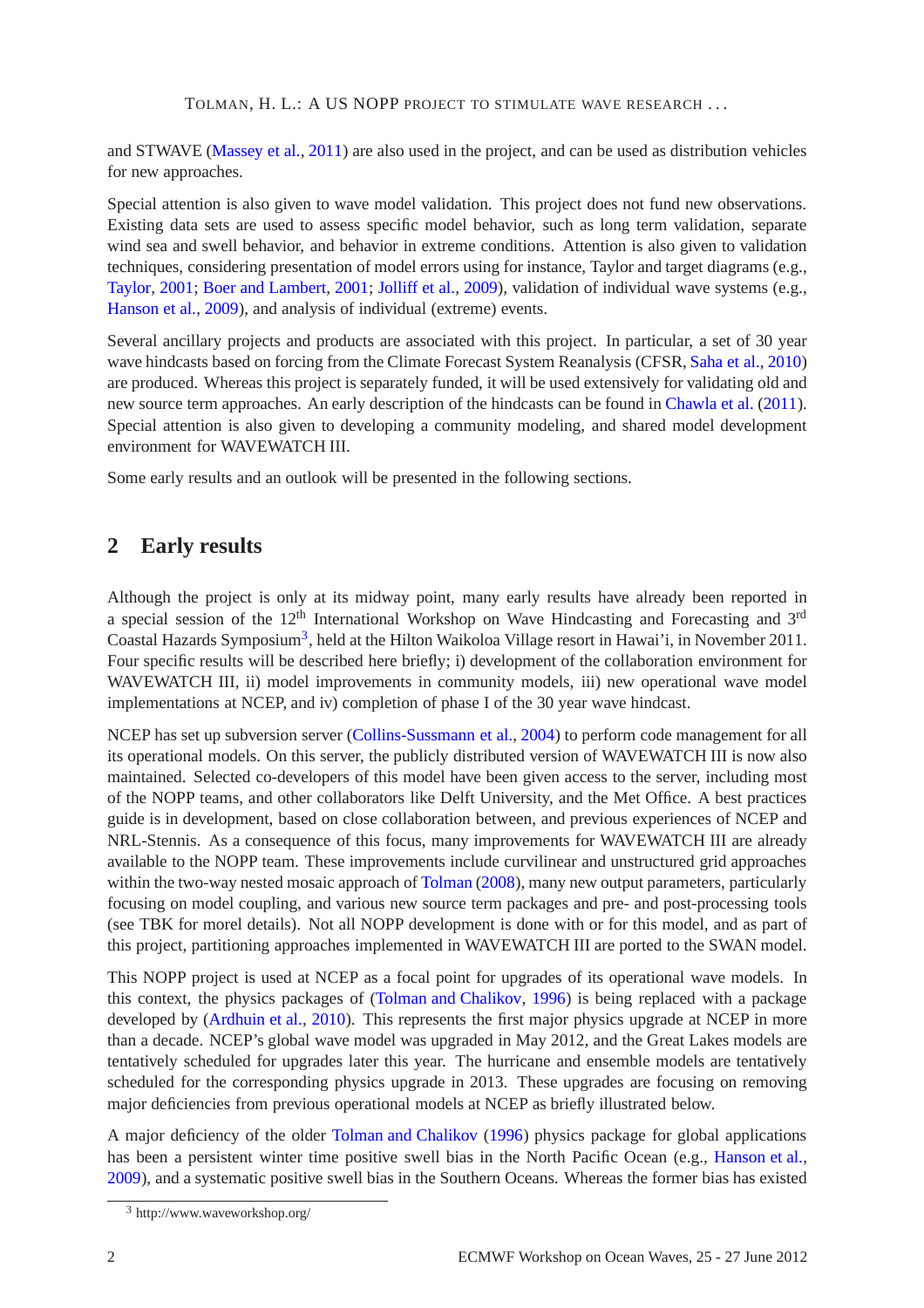

<span id="page-2-0"></span>*Figure 1: Wave height biases against Jason-1 altimeter data for old physics package [\(Tolman and Chalikov,](#page-5-7) [1996,](#page-5-7) right panels) and new physics package [\(Ardhuin et al.,](#page-4-9) [2010,](#page-4-9) left panels), for June through August 2009 (top panels) and (January through March 2009 (bottom panels).'*

since the implementation of this model, the latter developed in 2006, and appears related to a systematic change in extreme winds (95, 99 and higher percentile winds) in the southern ocean in the NCEP global weather models (see [Spindler et al.](#page-5-8), [2011](#page-5-8); [Chawla et al.](#page-4-7), [2011](#page-4-7)). This behavior is illustrated in the right panels of Fig. [1.](#page-2-0) Introduction of the [Ardhuin et al.](#page-4-9) [\(2010](#page-4-9)) input and dissipation parameterizations removes most of these deficiencies, as is illustrated in the left panels of Fig. [1.](#page-2-0)

For the Great Lakes wave models at NCEP, the major deficiency of the [Tolman and Chalikov](#page-5-7) [\(1996\)](#page-5-7) physics package is that it systematically underestimates wave heights in extreme events. This is illustrated in Fig. [2](#page-3-0) with two of the most extreme events in the Great Lakes that occurred in 2009. The winds used here (upper panel of Fig. [2\)](#page-3-0) are from the wind field analysis provided by the Great Lakes Environmental Research Laboratory (GLERL) as described in [Schwab and Morton](#page-5-9) [\(1984](#page-5-9)). The lower panel in the figure represents the corresponding significant wave heights. The blue line represent the older GLERL-Donelan model [\(Schwab et al.](#page-5-10), [1984\)](#page-5-10), that is still used at many Weather Forecast Offices (WFOs) in the Great Lakes region. It gives an excellent description of the extreme events. The green line represents the results of WAVEWATCH III with the [Tolman and Chalikov](#page-5-7) [\(1996](#page-5-7)) physics package (denote as GLW model in caption). Whereas this model in terms of bulk error statistics is as accurate as the GLERL model, it is obviously inferior with respect to the representation of extreme events. The planned implementation of the [Ardhuin et al.](#page-4-9) [\(2010](#page-4-9)) physics package (red line in figure) will result in a model that describes extreme events as accurate as the old GLERL model, while reducing bulk errors by 20 - 30%. More details on the model comparison for the Great Lakes can be found in [Alves et al.](#page-4-10)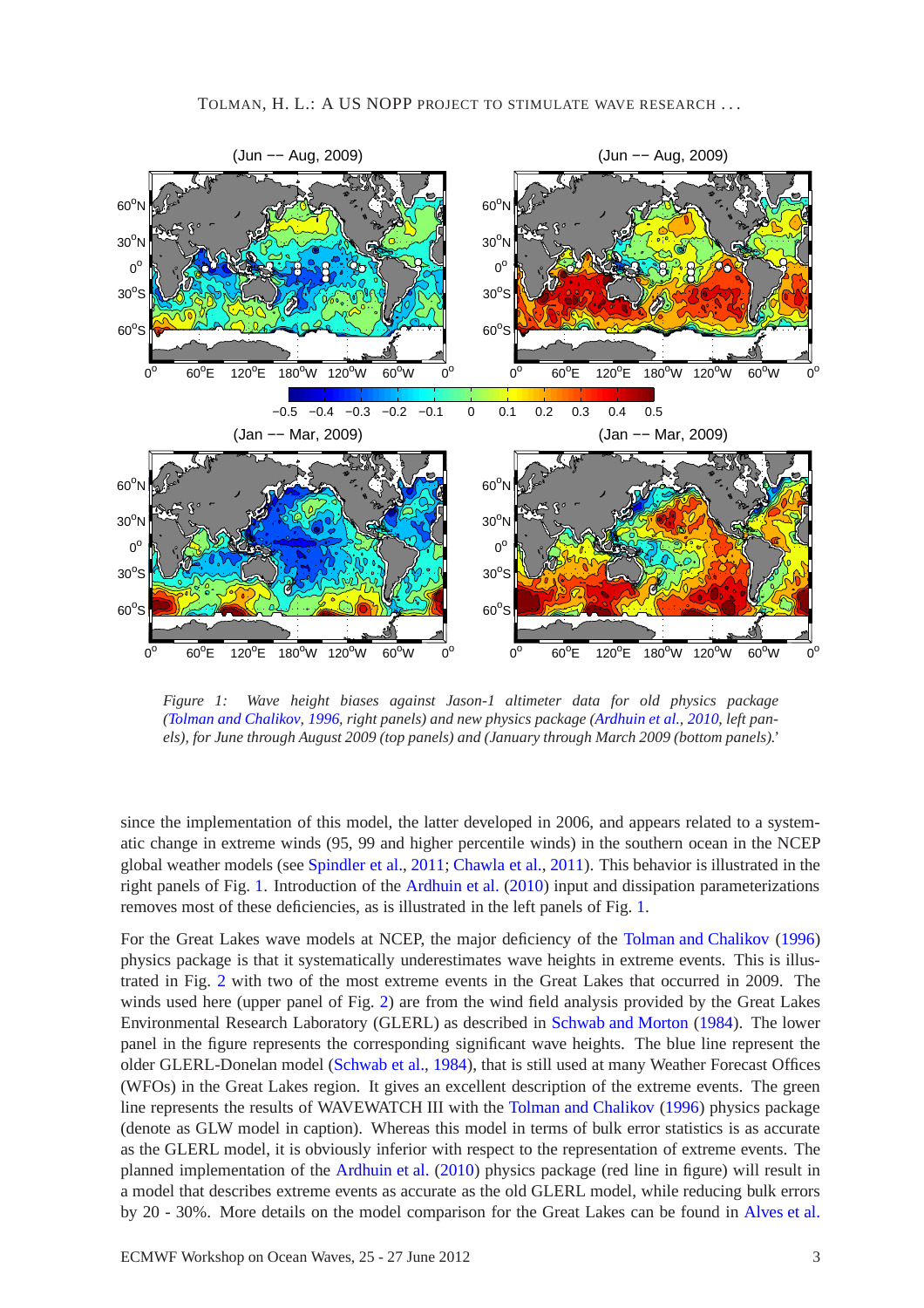

<span id="page-3-0"></span>*Figure 2: Wind speeds (panel a) and wave height H<sup>s</sup> for buoy 45004 in the Great Lakes for parts of September and October 2009.*

#### [\(2011](#page-4-10), [2012\)](#page-4-11).

Finally, the first phase of the 30 year wave hindcast project based on CFSR winds has been finished, and the results will be made public in the summer of 2012. The first phase uses 16 grids with resolutions ranging from 58 to 7.5km and uses the raw CFSR winds and the [Tolman and Chalikov](#page-5-7) [\(1996\)](#page-5-7) physics. Results are presented in [Chawla et al.](#page-4-7) [\(2011](#page-4-7), [2013](#page-4-12)).

#### **3 Outlook**

It is expected that this NOPP project will result in either a consensus set of best physics parameterizations for deep water, or in several sets of physics parameterizations with similar statistical error characteristics. In the latter case, a multi-physics ensemble can be constructed to estimate the underlying uncertainty in operational wave modeling associated with the physics parameterizations. It is expected that improvements or alternatives for all major source terms will result from this project, including for the nonlinear interactions [\(Tolman](#page-5-11), [2011](#page-5-11)). Note that the nonlinear interactions in operational wave models have essentially been unchanged since the development of the first third-generation wave model [\(Hasselmann et al.](#page-4-13), [1985](#page-4-13); [WAMDIG,](#page-5-4) [1988](#page-5-4)). It is also expected that the comprehensive validation data sets and techniques gathered and developed as part of this project will be the basis for future model validation and intercomparison studies.

Phase II of the 30 year wave hindcast is presently being designed, and is intended to be performed in late 2012 and early 2013. Tentatively, this phase will introduce a bias correction for high-percentile winds in the southern hemisphere for winds before 2006, in order to get a climatically consistent 30 year record. Grids will be expanded to cover most of the Arctic Ocean using curvilinear grids, and possible higherresolution grids will be used in selected coastal areas. Tentatively, phase II will use the physics package of [Ardhuin et al.](#page-4-9) [\(2010](#page-4-9)), consistent with the operational global wave model upgrades at NCEP.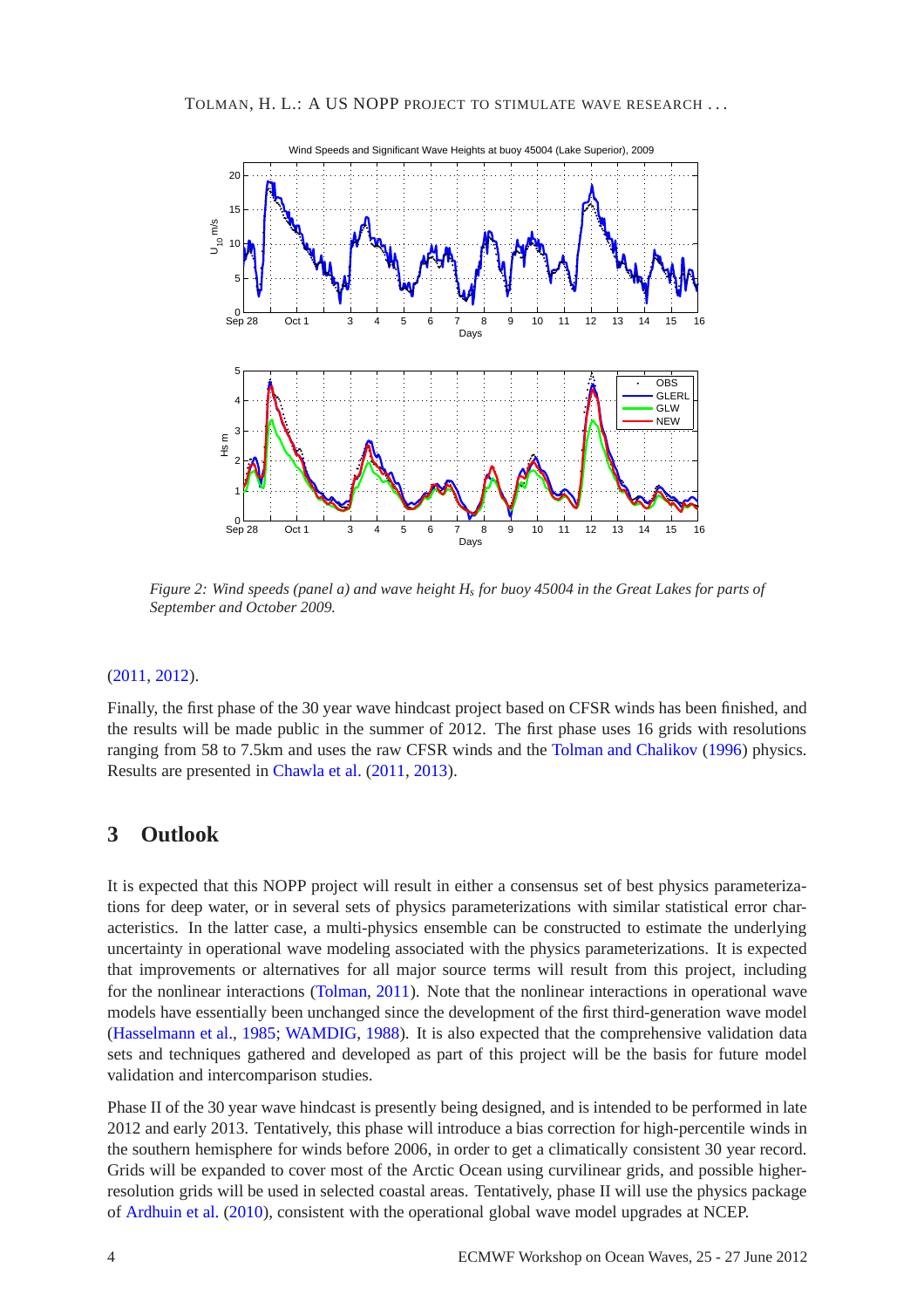TOLMAN, H. L.: A US NOPP PROJECT TO STIMULATE WAVE RESEARCH . . .

This NOPP project already has given us a wealth of experience with respect to code management in the context of a community model development effort. NCEP intends to maintain the development environment for WAVEWATCH III well beyond the time frame of this project.

#### **Acknowledgments**

Funding and in-kind contributions to this NOPP project are provided by ONR, BOEM, USACE, NOAA, and NRL-Stennis. Many individuals have contributed to the development of this project. This project has become a reality, particularly due to the vision of Linwood Vincent and Don Resio.

## **References**

- <span id="page-4-11"></span>Alves, J. G. M., A. Chawla, H. L. Tolman, D. Schwab, G. Lang and G. Mann, 2012: The Great Lakes wave forecast model at NCEP/NOAA: General features and future developments. *Wea. Forecasting*, Submitted.
- <span id="page-4-10"></span>Alves, J. H. G. M., A. Chawla, H. L. Tolman, D. J. Schwab, G. Lang and G. Mann, 2011: The Great Lakes wave model at NOAA/NCEP: Challenges and future developments. in *12th international workshop on wave hindcasting and forecasting & 3rd coastal hazards symposium*. Paper P2, 6 pp.
- <span id="page-4-9"></span>Ardhuin, F., W. E. Rogers, A. V. Babanin, J. Filipot, R. Magne, A. Roland, A. van der Westhuysen, P. Queffeulou, J. Lefevre, L. Aouf and F. Collard, 2010: Semiempirical dissipation source functions for ocean waves. Part I: Definition, calibration, and validation. *J. Phys. Oceanogr.*, **40**, 1,917–1,941.
- <span id="page-4-4"></span>Boer, G. J. and S. J. Lambert, 2001: Second-order space-time climate difference statistics. *Climate Dynamics*, **17**, 213–218.
- <span id="page-4-1"></span>Booij, N., R. C. Ris and L. H. Holthuijsen, 1999: A third-generation wave model for coastal regions, Part I, model description and validation. *J. Geophys. Res.*, **104**, 7,649–7,666.
- <span id="page-4-7"></span>Chawla, A., D. Spindler and H. L. Tolman, 2011: A thirty year wave hindcast using the latest NCEP Climate Forecast System Reanalysis winds. in *12th international workshop on wave hindcasting and forecasting & 3rd coastal hazards symposium*. Paper I1, 11 pp.
- <span id="page-4-12"></span>Chawla, A., D. M. Spindler and H. L. Tolman, 2013: Validation of a thirty year wave hindcast using the Climate Forecast System Reanalysis winds. *Ocean Mod.*, Submitted.
- <span id="page-4-8"></span>Collins-Sussmann, B., B. W. Fitzpatrick and C. M. Pilato, 2004: *Version control with subversion*. O'Reilly,  $320$  pp.<sup>[4](#page-4-14)</sup>
- <span id="page-4-6"></span>Hanson, J. L., B. A. Tracy, H. L. Tolman and R. D. Scott, 2009: Pacific hindcast performance of three numerical wave models. *J. Atmos. Oceanic Techn.*, **26**, 1614–1633.
- <span id="page-4-13"></span>Hasselmann, S., K. Hasselmann, J. H. Allender and T. P. Barnett, 1985: Computations and parameterizations of the nonlinear energy transfer in a gravity-wave spectrum, Part II: parameterizations of the nonlinear energy transfer for application in wave models. *J. Phys. Oceanogr.*, **15**, 1,378–1,391.
- <span id="page-4-5"></span>Jolliff, J. K., J. C. Kindle, I. Shulman, B. Penta, M. A. M. Friedrichs, R. Helber and R. A. Arnone, 2009: Summary diagrams for coupled hydrodynamic-ecosystem model skill assessment. *J. Mar. Sys.*, **76**, 64–82.
- <span id="page-4-0"></span>Komen, G. J., L. Cavaleri, M. Donelan, K. Hasselmann, S. Hasselmann and P. A. E. M. Janssen, 1994: *Dynamics and modelling of ocean waves*. Cambridge University Press, 532 pp.
- <span id="page-4-3"></span>Massey, T. C., M. E. Anderson, R. Jones, J. Gomez and J. McKee Smith, 2011: STWAVE: Steady-state spectral wave model user's manual for STWAVE, version 6.0. Tech. Rep. SR-11-1, ERDC/CHL.
- <span id="page-4-2"></span>Ris, R. C., L. H. Holthuijsen and N. Booij, 1999: A third-generation wave model for coastal regions, Part II: verification. *J. Geophys. Res.*, **104**, 7,667–7,681.

<span id="page-4-14"></span><sup>4</sup> Updated versions available online at http://subversion.tigris.org/.